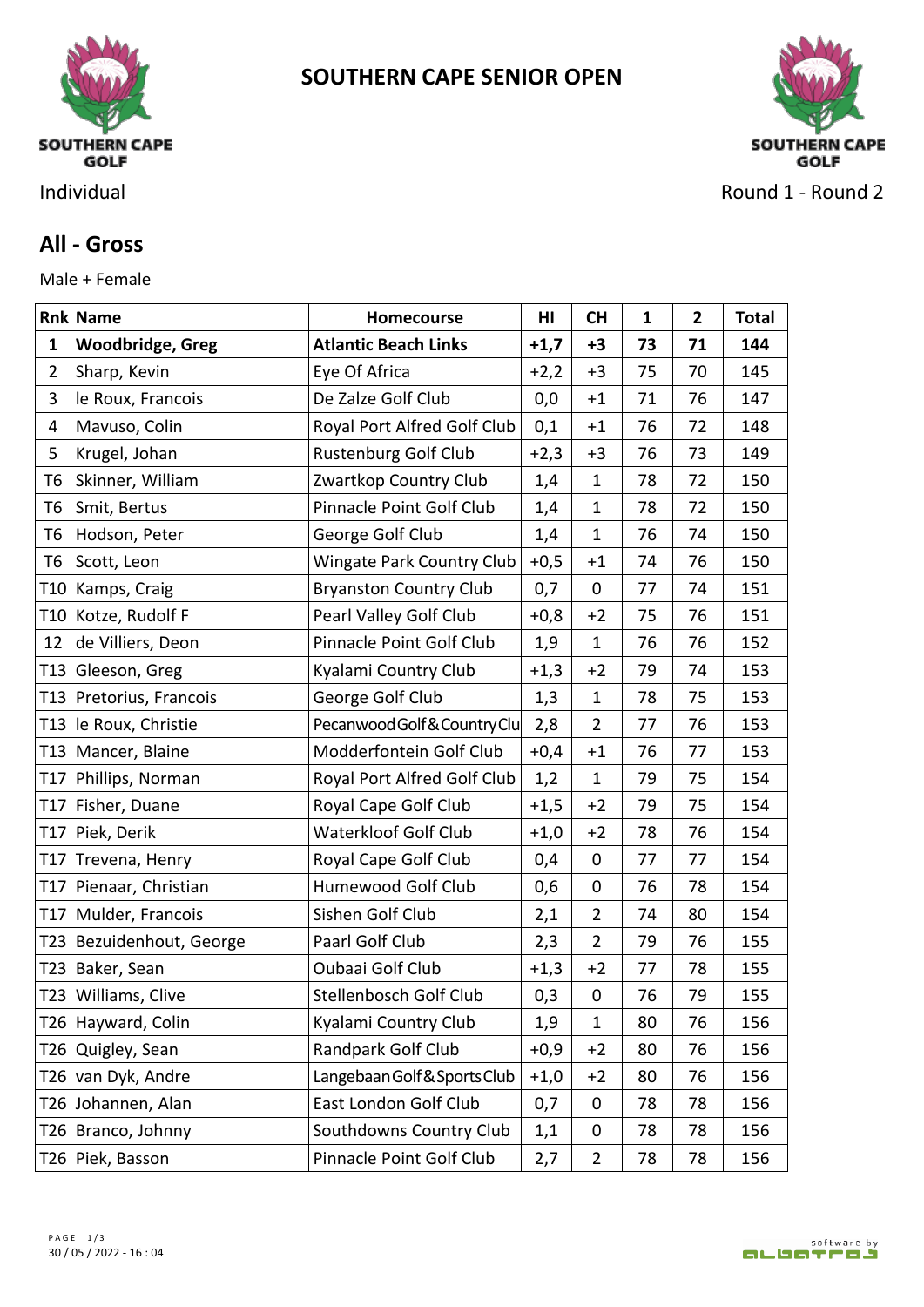|    | T26   Schutz, Leon        | Oubaai Golf Club                | 2,6    | $\overline{2}$ | 78 | 78 | 156 |
|----|---------------------------|---------------------------------|--------|----------------|----|----|-----|
|    | T26 Kirsten, Riaan        | George Golf Club                | $+1,0$ | $+2$           | 77 | 79 | 156 |
|    | T26 Pillay, Sunil         | East London Golf Club           | 0,6    | 0              | 76 | 80 | 156 |
|    | T35 Smith, Pierre         | <b>Waterkloof Golf Club</b>     | 3,7    | $\overline{3}$ | 81 | 76 | 157 |
|    | T35   Naude, Schalk       | Randpark Golf Club              | $+0,4$ | $+1$           | 76 | 81 | 157 |
| 37 | Brooker, Richard          | Royal Cape Golf Club            | 1,9    | 1              | 81 | 77 | 158 |
|    | T38 Herman, George (Snr)  | <b>Atlantic Beach Links</b>     | 1,7    | $\mathbf{1}$   | 81 | 78 | 159 |
|    | T38 Gouws, Jacques        | Kimberley Golf Club             | 1,7    | $\mathbf{1}$   | 81 | 78 | 159 |
|    | T38   Procter, Andrewe    | Simola Golf & Country Estate    | 2,4    | $\overline{2}$ | 80 | 79 | 159 |
|    | T38 Coetzee, Sean         | East London Golf Club           | 2,2    | $\overline{2}$ | 80 | 79 | 159 |
|    | T42 Waison, Peter         | Milnerton Golf Club             | 3,5    | 3              | 81 | 79 | 160 |
|    | T42 Allan, Craig E        | Durban Country Club             | 4,2    | 4              | 81 | 79 | 160 |
|    | T42 Kahts, Dion           | East London Golf Club           | 3,0    | 3              | 80 | 80 | 160 |
|    | T42 Jacobs, Schalk        | Witbank                         | 3,4    | 3              | 80 | 80 | 160 |
|    | T42 Griffin, Doug         | Simola Golf & Country Estate    | 0,4    | 0              | 77 | 83 | 160 |
|    | T42 Boshoff, Hendrik      | <b>State Mines Country Club</b> | 1,3    | $\mathbf 1$    | 77 | 83 | 160 |
|    | T42   Bierman, Phillippus | Akasia Country Club             | 1,3    | $\mathbf{1}$   | 76 | 84 | 160 |
|    | T49 Nel, Anton            | Oubaai Golf Club                | 1,9    | $\mathbf 1$    | 82 | 79 | 161 |
|    | T49 van Eck, Bruno        | <b>Wanderers Golf Club</b>      | 2,4    | $\overline{2}$ | 82 | 79 | 161 |
|    | T49 Pienaar, Leonard      | <b>Glendower Golf Club</b>      | 1,2    | 1              | 81 | 80 | 161 |
|    | T49 de Beer, Stanley      | The Links Fancourt              | 2,3    | $\overline{2}$ | 81 | 80 | 161 |
|    | T49 Ross, Roderick        | Stellenbosch Golf Club          | 4,7    | 4              | 80 | 81 | 161 |
|    | T49   Massiceti, Robbie   | Glendower Golf Club             | $+0,7$ | $+2$           | 80 | 81 | 161 |
|    | T49 de Beer, Carel        | Paarl Golf Club                 | 3,6    | 3              | 79 | 82 | 161 |
|    | T56 Geldenhuys, Jurie     | <b>Bellville Golf Club</b>      | 2,3    | $\overline{2}$ | 84 | 78 | 162 |
|    | T56 Wykes, Derek          | <b>CMR Golf Club</b>            | 3,8    | 3              | 82 | 80 | 162 |
| 58 | Duncan, Craig             | <b>Blue Valley Golf Estate</b>  | 4,0    | 4              | 81 | 82 | 163 |
|    | T59 Jorgensen, Gary       | Port Elizabeth Golf Club        | 2,6    | $\overline{2}$ | 84 | 80 | 164 |
|    | T59 Smuts, Johan          | George Golf Club                | 5,3    | 5              | 82 | 82 | 164 |
|    | T61   Ives, Ernest        | Oubaai Golf Club                | 3,5    | 3              | 83 | 82 | 165 |
|    | T61 Badenhorst, Jan       | George Golf Club                | 8,8    | 9              | 80 | 85 | 165 |
|    | T63 Visser, Julian        | <b>Bellville Golf Club</b>      | 3,5    | 3              | 84 | 82 | 166 |
|    | T63 Rautenbach, Solly     | George Golf Club                | 4,6    | 4              | 81 | 85 | 166 |
| 65 | Springer, Mark            | Country Club Johannesburg       | 2,4    | $\overline{2}$ | 87 | 80 | 167 |
|    | T66 Viljoen, Ben          | White River Country Club        | 4,0    | 4              | 87 | 81 | 168 |
|    | T66 Steyn, Colin          | Dainfern Country Club           | 6,1    | 6              | 84 | 84 | 168 |
|    | T66 Greyling, Jan Hendrik | Parys Golf Club                 | $+0,3$ | $+1$           | 83 | 85 | 168 |
|    | T66 Raubenheimer, Steven  | George Golf Club                | 7,1    | 7              | 82 | 86 | 168 |
|    | T70 Rheeder, Herman       | <b>Atlantic Beach Links</b>     | 2,5    | $\overline{2}$ | 86 | 83 | 169 |
|    | T70 Blake, Peppy          | Mossel Bay Golf Club            | 1,9    | 1              | 86 | 83 | 169 |
|    | T72 Bleeker, Theodorus    | Ermelo Golf Club                | 3,5    | 3              | 90 | 80 | 170 |